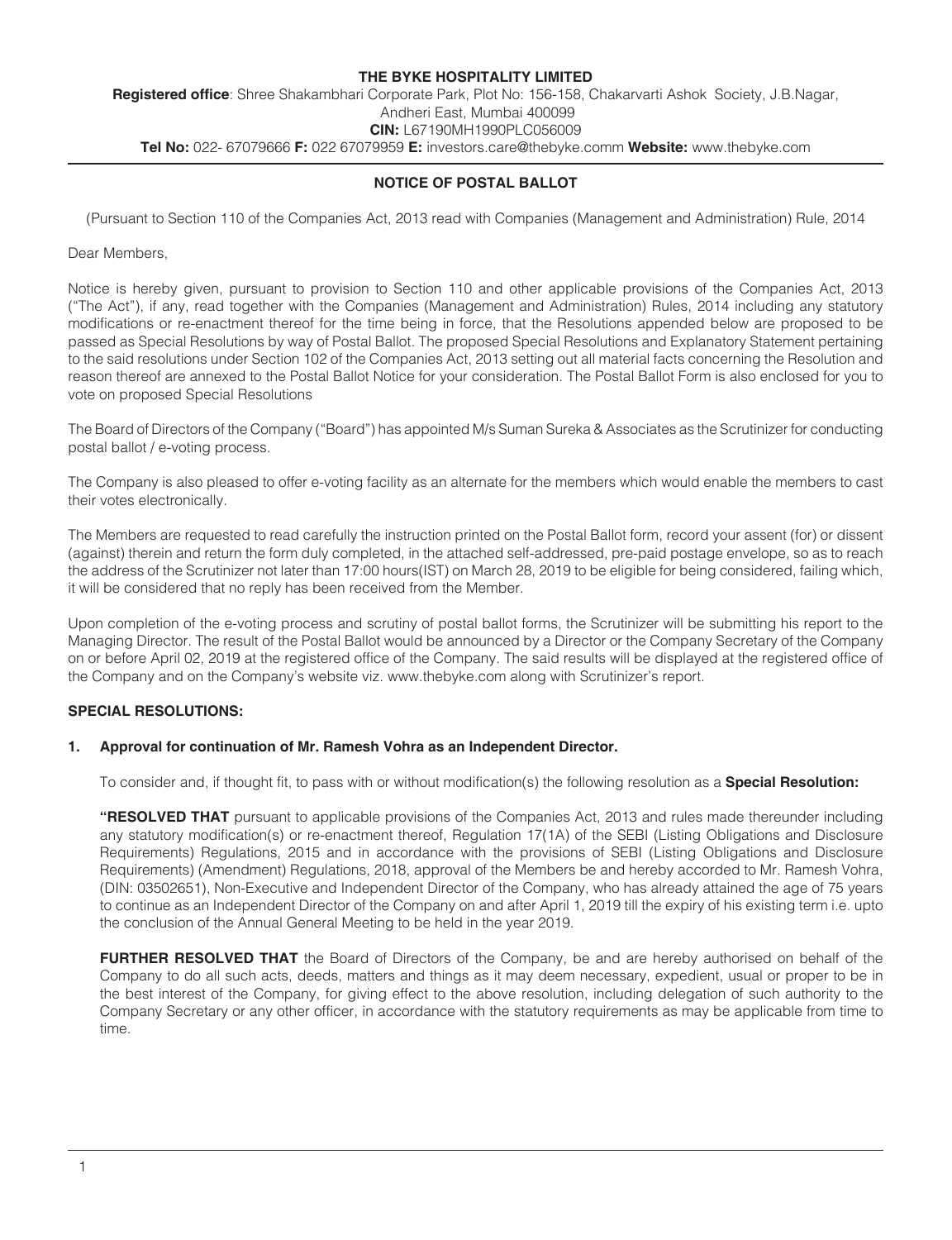### **2. Reappointment of Mr. Dinesh Goyal, as an Independent Director.**

To consider and, if thought fit, to pass with or without modification(s) the following resolution as a Special Resolution:

**"RESOLVED THAT** pursuant to the provisions of Sections 149, 150, 152 and any other applicable provisions of the Companies Act, 2013 ("Act") and the Companies (Appointment and Qualification of Directors) Rules, 2014 (including any statutory modification(s) or re-enactment thereof for the time being in force) read with Schedule IV to the Act, Regulation 16(1)(b) and Regulation 17(1A) of the SEBI (Listing Obligations and Disclosure Requirements) Regulations, 2015, as amended, approval of the Members of the Company be and is hereby accorded for re-appointment of Mr. Dinesh Kumar Goyal (DIN 01344073), as an Independent Director of the Company for second term of two (2) consecutive years with effect from February 13, 2019 and that he shall not be liable to retire by rotation.

**FURTHER RESOLVED THAT** the Board of Directors of the Company, be and are hereby authorised on behalf of the Company to do all such acts, deeds, matters and things as it may deem necessary, expedient, usual or proper to be in the best interest of the Company, for giving effect to the above resolution, including delegation of such authority to the Company Secretary or any other officer, in accordance with the statutory requirements as may be applicable from time to time."

#### **By order of the Board of Directors The Byke Hospitality Limited**

**Sd/- (Ankita Sharma) Company Secretary**

**Place : Mumbai Date : February 13, 2019**

## **NOTES:**

- 1. The Explanatory Statement as required under Section 102 of the Act is annexed to this Notice. A Postal Ballot Form is also enclosed.
- 2. Postal Ballot being sent to all the Members, whose names appear in the Register of Members/List of beneficial owners as received from National Securities Depository Limited (NSDL) & Central Depository Services Limited (CDSL) as on February 15, 2019 (cut-off date).
- 3. Resolutions passed by the members through Postal Ballot and remote e-voting are deemed to have been passed effectively at a General Meeting of the Members. The Special resolution shall be declared as passed if the number of votes cast in favour of the Resolution is not less than three times the number of votes cast against the Resolution.
- 4. As per Section 110 of the Companies Act 2013, read with Rule 22 of the Companies (Management and Administration) Rules, 2014, Notice of Postal Ballot may be served on the Members through electronic means. Members who have registered their e-mail IDs with depositories or with the Company's Registrar and Transfer Agent for communication purposes are being sent this Notice of Postal Ballot by e-mail and the Members who have not registered their e-mail IDs will receive Notice of Postal Ballot along with physical form through permitted means.
- 5. The Dispatch of the Postal Ballot Notice and Explanatory Statement shall be announced through an advertisement in at least 1 (One)English newspaper and 1 (One) Marathi newspaper, with wide circulation, where the registered office of the Company is situated. Members may also note that the Notice of Postal Ballot will also be available on the Company's website www.thebyke.com
- 6. A member cannot exercise his/her vote through proxy.
- 7. The Board of Directors have appointed Ms. Suman Sureka (Membership No. FCS 6842), Proprietor of M/s SumanSureka & Associates, Practicing Company Secretary, as Scrutinizer for conducting postal ballot voting process in fair and transparent manner.
- 8. In Compliance with provisions of Section 108 of the Act, read with Rule 22 of the Companies (Management and Administration) Rules, 2014 and any amendments thereto and Regulation 44 of the SEBI (Listing Obligation and Disclosure Requirements) Regulation, 2015, the members are informed that the Company is pleased to offer remote e-voting facility as an alternative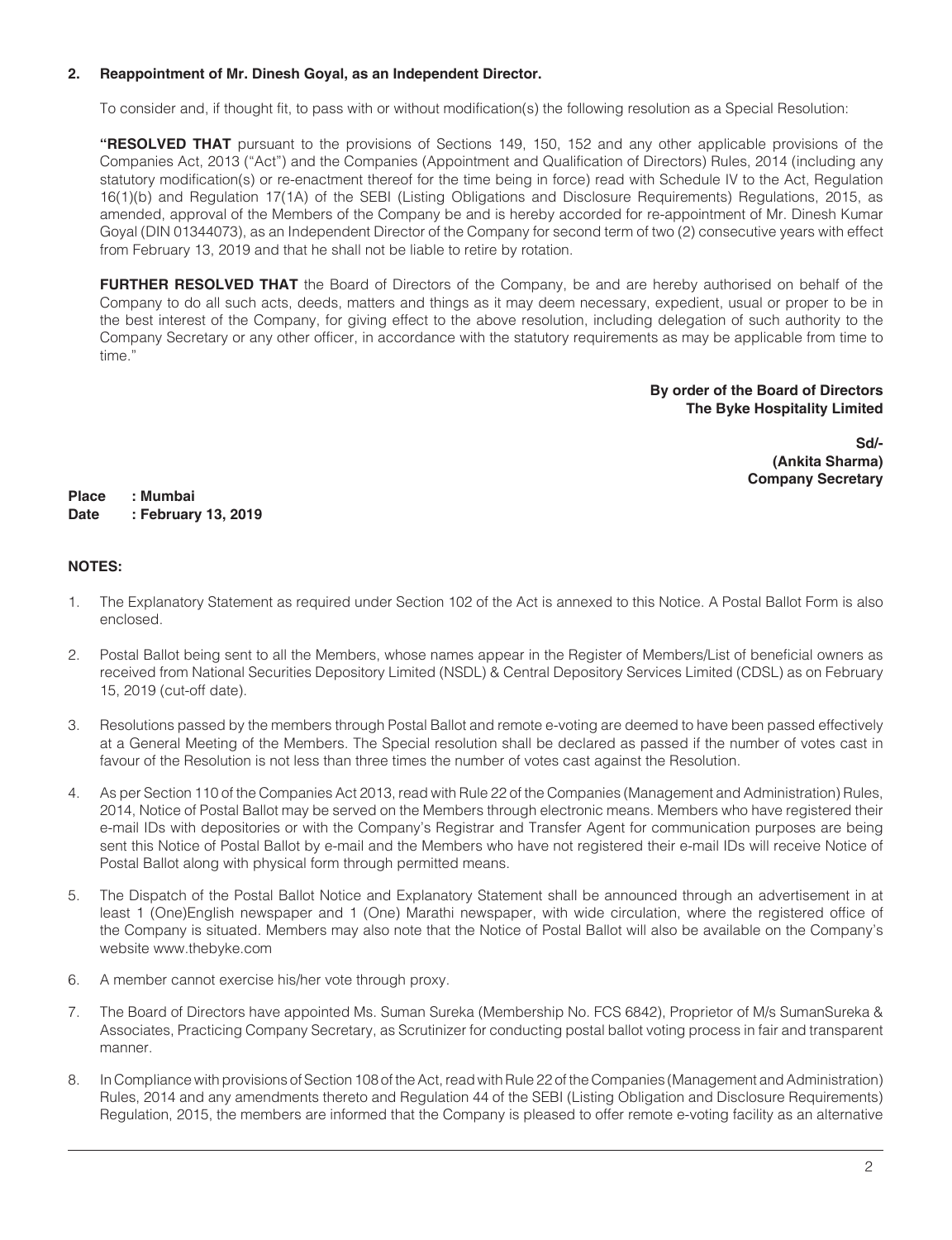mode of voting which will enable the Members to cast their votes electronically. Necessary arrangements have been made by the Company with Central Depository Services Limited (CDSL) to facilitate remote e-voting. Remote e-voting is optional and members shall have the option to vote either through remote e-voting or through Postal Ballot Form. The detailed procedure with respect to remote e-voting is mentioned below:

The instructions for shareholders voting electronically are as under:

- (i) The voting period begins on Wednesday, February 27, 2019 at 9:00 hours(IST) and ends on March 28, 2019 at 17.00 hours(IST). During this period shareholders' of the Company, holding shares either in physical form or in dematerialized form, as on the cut-off date February 15, 2019, may cast their vote electronically. The e-voting module shall be disabled by CDSL for voting thereafter.
- (ii) The shareholders should log on to the e-voting website www.evotingindia.com.
- (iii) Click on Shareholder
- (iv) Now Enter your User ID
	- a. For CDSL: 16 digits beneficiary ID,
	- b. For NSDL: 8 Character DP ID followed by 8 Digits Client ID,
	- c. Members holding shares in Physical Form should enter Folio Number registered with the Company.
- (v) Next enter the Image Verification as displayed and Click on Login.
- (vi) If you are holding shares in demat form and had logged on to www.evotingindia.com and voted on an earlier voting of any Company, then your existing password is to be used.
- (vii) If you are a first time user follow the steps given below:

| For Members holding shares in Demat Form and Physical Form |                                                                                                                                                                                                                 |  |  |  |
|------------------------------------------------------------|-----------------------------------------------------------------------------------------------------------------------------------------------------------------------------------------------------------------|--|--|--|
| <b>PAN</b>                                                 | Enter your 10 digit alpha-numeric PAN issued by Income Tax Department (Applicable for both)<br>demat shareholders as well as physical shareholders)                                                             |  |  |  |
|                                                            | • Members who have not updated their PAN with the Company/Depository Participant are<br>requested to use the sequence number which is printed on Postal Ballot / Attendance Slip<br>indicated in the PAN field. |  |  |  |
| Dividend Bank Details  <br>ΟR                              | Enter the Dividend Bank Details or Date of Birth (in dd/mm/yyyy format) as recorded in your demat  <br>account or in the company records in order to login.                                                     |  |  |  |
| Date of Birth (DOB)                                        | • If both the details are not recorded with the depository or company please enter the member id<br>folio number in the Dividend Bank details field as mentioned in instruction (iv).                           |  |  |  |

- (viii) After entering these details appropriately, click on "SUBMIT" tab.
- (ix) Members holding shares in physical form will then directly reach the Company selection screen. However, members holding shares in demat form will now reach 'Password Creation' menu wherein they are required to mandatorily enter their login password in the new password field. Kindly note that this password is to be also used by the demat holders for voting for resolutions of any other Company on which they are eligible to vote, provided that Company opts for e-voting through CDSL platform. It is strongly recommended not to share your password with any other person and take utmost care to keep your password confidential.
- (x) For Members holding shares in physical form, the details can be used only for e-voting on the resolutions contained in this Notice.
- (xi) Click on the EVSN for **THE BYKE HOSPITALITY LIMITED.**
- (xii) On the voting page, you will see "RESOLUTION DESCRIPTION" and against the same the option "YES/NO" for voting. Select the option YES or NO as desired. The option YES implies that you assent to the Resolution and option NO implies that you dissent to the Resolution.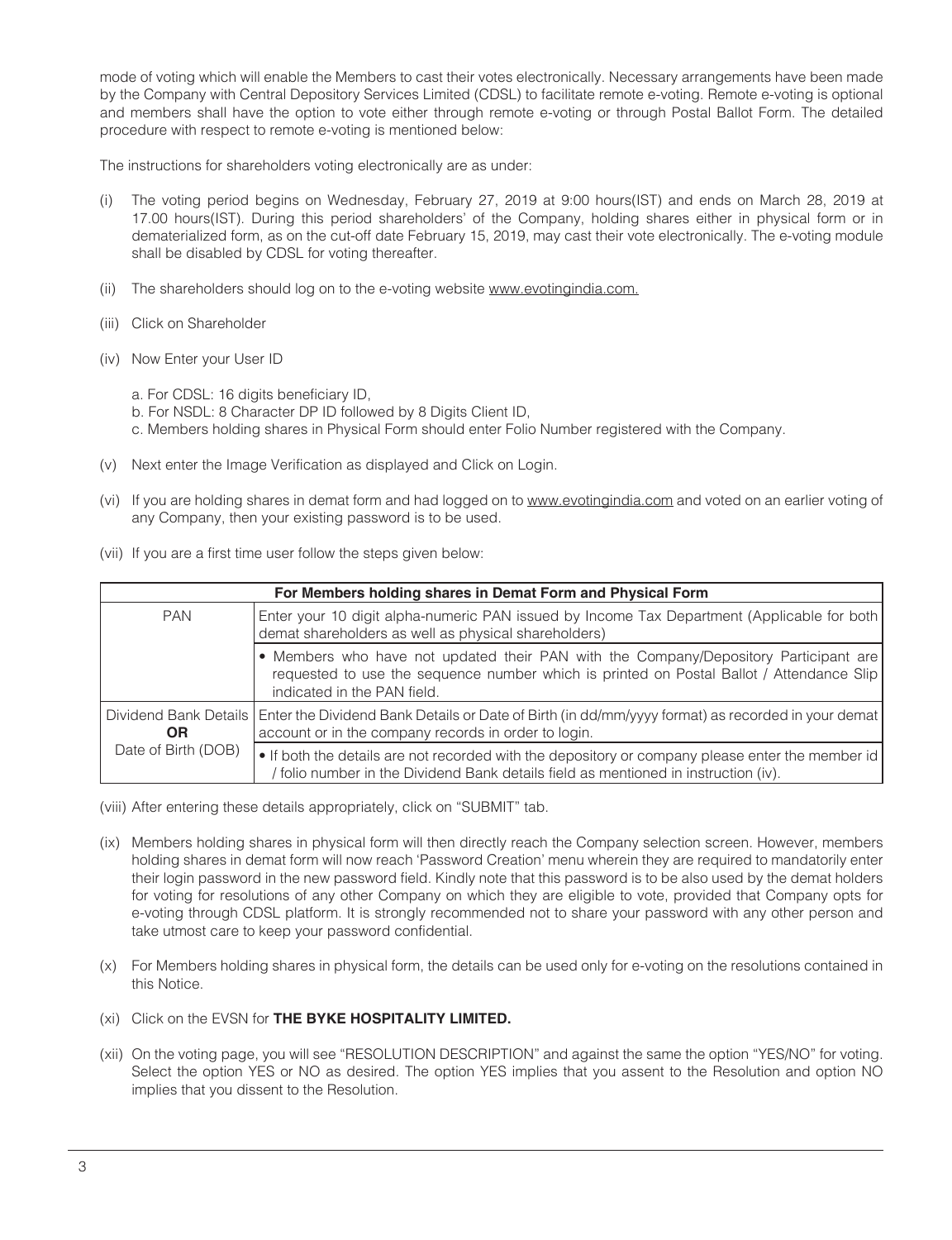- (xiii) Click on the "RESOLUTIONS FILE LINK" if you wish to view the entire Resolution details.
- (xiv) After selecting the resolution you have decided to vote on, click on "SUBMIT". A confirmation box will be displayed. If you wish to confirm your vote, click on "OK", else to change your vote, click on "CANCEL" and accordingly modify your vote.
- (xv) Once you "CONFIRM" your vote on the resolution, you will not be allowed to modify your vote.
- (xvi) You can also take a print of the votes cast by clicking on "Click here to print" option on the Voting page.
- (xvii) If a demat account holder has forgotten the changed password then enter the User ID and the image verification code and click on Forgot Password & enter the details as prompted by the system.
- (xviii) Shareholders can also cast their vote using CDSL's mobile app m-Voting available for android based mobiles. The m-Voting app can be downloaded from Google Play Store. Apple and Windows phone users can download the app from the App Store and the Windows Phone Store respectively. Please follow the instructions as prompted by the mobile app while voting on your mobile.
- (xix) Note for Non Individual Shareholders and Custodians
	- Non-Individual shareholders (i.e. other than Individuals, HUF, NRI etc.) and Custodian are required to log on to www.evotingindia.com and register themselves as Corporates.
	- A scanned copy of the Registration Form bearing the stamp and sign of the entity should be emailed to helpdesk. evoting@cdslindia.com.
	- After receiving the login details a Compliance User should be created using the admin login and password. The Compliance User would be able to link the account(s) for which they wish to vote on.
	- The list of accounts linked in the login should be mailed to helpdesk.evoting@cdslindia.com and on approval of the accounts they would be able to cast their vote.
	- A scanned copy of the Board Resolution and Power of Attorney (POA) which they have issued in favour of the Custodian, if any, should be uploaded in PDF format in the system for the scrutinizer to verify the same.
- (xx) In case you have any queries or issues regarding e-voting, you may refer the Frequently Asked Questions ("FAQs") and evoting manual available at www.evotingindia.com, under help section or write an email to helpdesk.evoting@ cdslindia.com.
- (xxi) All grievances connected with the facility for voting by electronic means may be addressed to Mr. Rakesh Dalvi, Manager, (CDSL, ) Central Depository Services (India) Limited, A Wing, 25th Floor, Marathon Futurex, Mafatlal Mill Compounds, N M Joshi Marg, Lower Parel (East), Mumbai - 400013 or send an email to helpdesk.evoting@cdslindia.com or call 1800225533.
- 9. The voting commences on Wednesday, February 27, 2019. The members are requested to note that:
	- a) Duly completed Postal Ballot Form should reach the Scrutinizer before 17.00 hours (IST)( on Thursday, March 28, 2019. Postal Ballot Forms received after the said time and date will be strictly treated as if the reply from such members has not received.
	- b) Similarly, the remote e-voting period will commence at 9.00 hours(IST) on Wednesday, February 27, 2019 and will end at 17.00 hours(IST) on Thursday, March 28, 2019. Please note that remote e-voting module will be disabled for voting after the said date. Once the vote on a resolution is cast by the shareholder, the shareholder shall not be allowed to change it subsequently. Shareholders holding share either physical form or in dematerialised form as on cut-off date February 15, 2019 may cast their vote electronically.
- 10. Any members who have not received the Postal Ballot Form may write to the Company on investors.care@thebyke.com / Registrar &Transfer Agent on sharexindia@vsnl.com of the Company for obtaining a duplicate/additional form.
- 11. A member can opt for only one mode of voting i.e. either through e-voting or by Postal Ballot Form. If a member casts vote by both mode, then voting done through remote e-voting shall prevail and Postal Ballot shall be treated as invalid.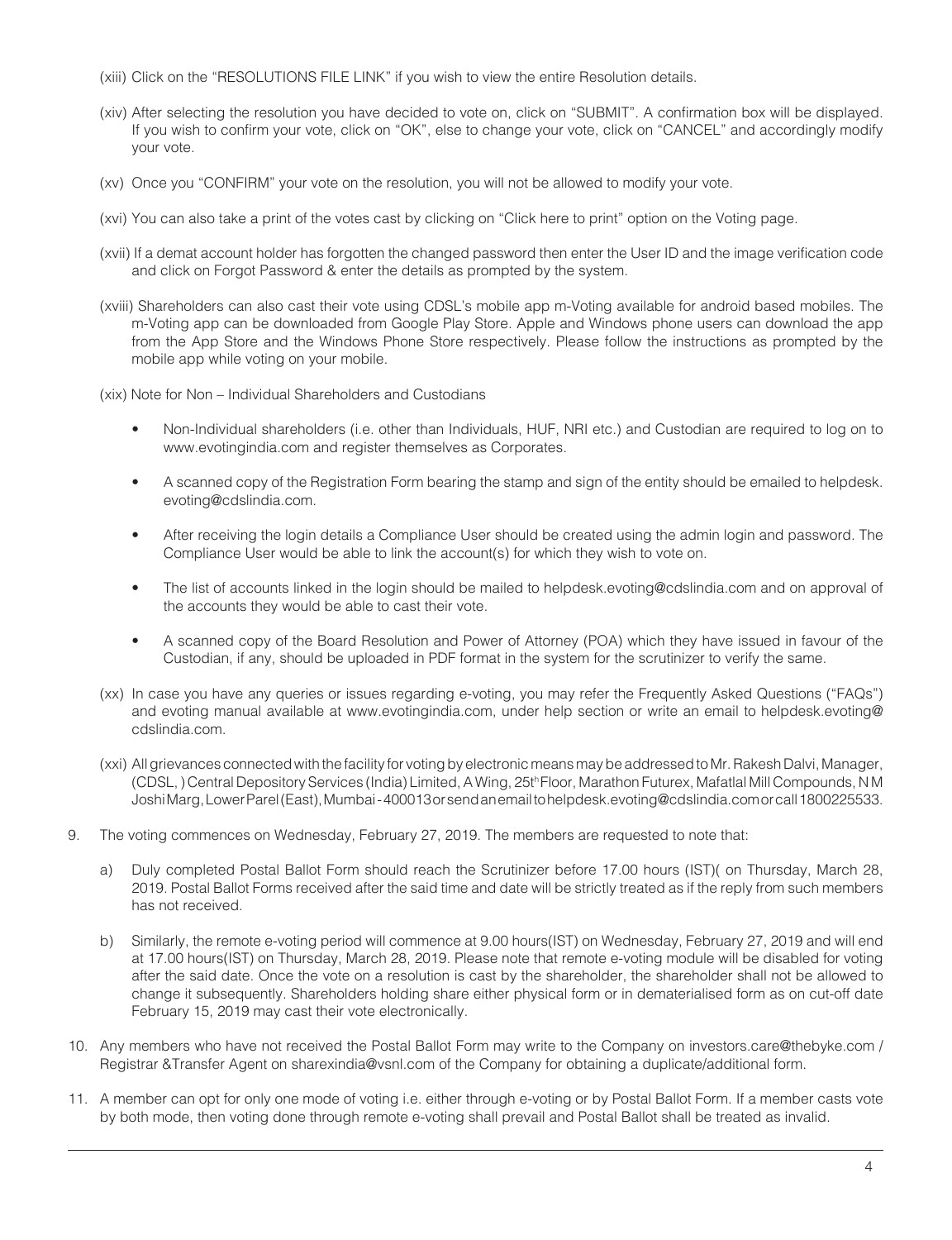- 12. Members wishing to exercise their vote by physical postal ballot are requested to carefully read the instruction printed on the Postal Ballot Form and return the form duly completed and signed, in the enclosed self-addressed Business Reply Envelope to the Scrutinizer, so that it reaches the Scrutinizer not later than the close of working hours i.e. 17.00 hours(IST) on March 28, 2019. The postage will be borne by the Company. Unsigned postal Ballot Forms will be rejected.
- 13. The Scrutinizer will submit the report to the Chairman or any other person authorised by the chairman after completion of the scrutiny.

Further, the result of Postal Ballot will be announced on or before April 02, 2019 at the registered office of the Company situated at Shree Shakambhari Corporate Park, Plot No 156-158, Chakarvarti Ashok Society, J.B.Nagar, Andheri East, Mumbai 400099.

- 14. The resolution if passed by the requisite majority, shall be deemed to have been passed on March 28, 2019 i.e. last date specified for receipt of duly completed postal ballot forms or e-voting.
- 15. The result of the postal ballot would be displayed on the website of the Company i.e. www.thebyke.com and communicated to the Stock Exchanges where shares of the Company are listed.
- 16. In case of any query or grievances connected with the voting by Postal Ballot including voting by electronic means, please contact to our Share Transfer Agent M/s Sharex Dynamic (India) Private Limited Ph No: 022- 2851 5644/ 2851 5606.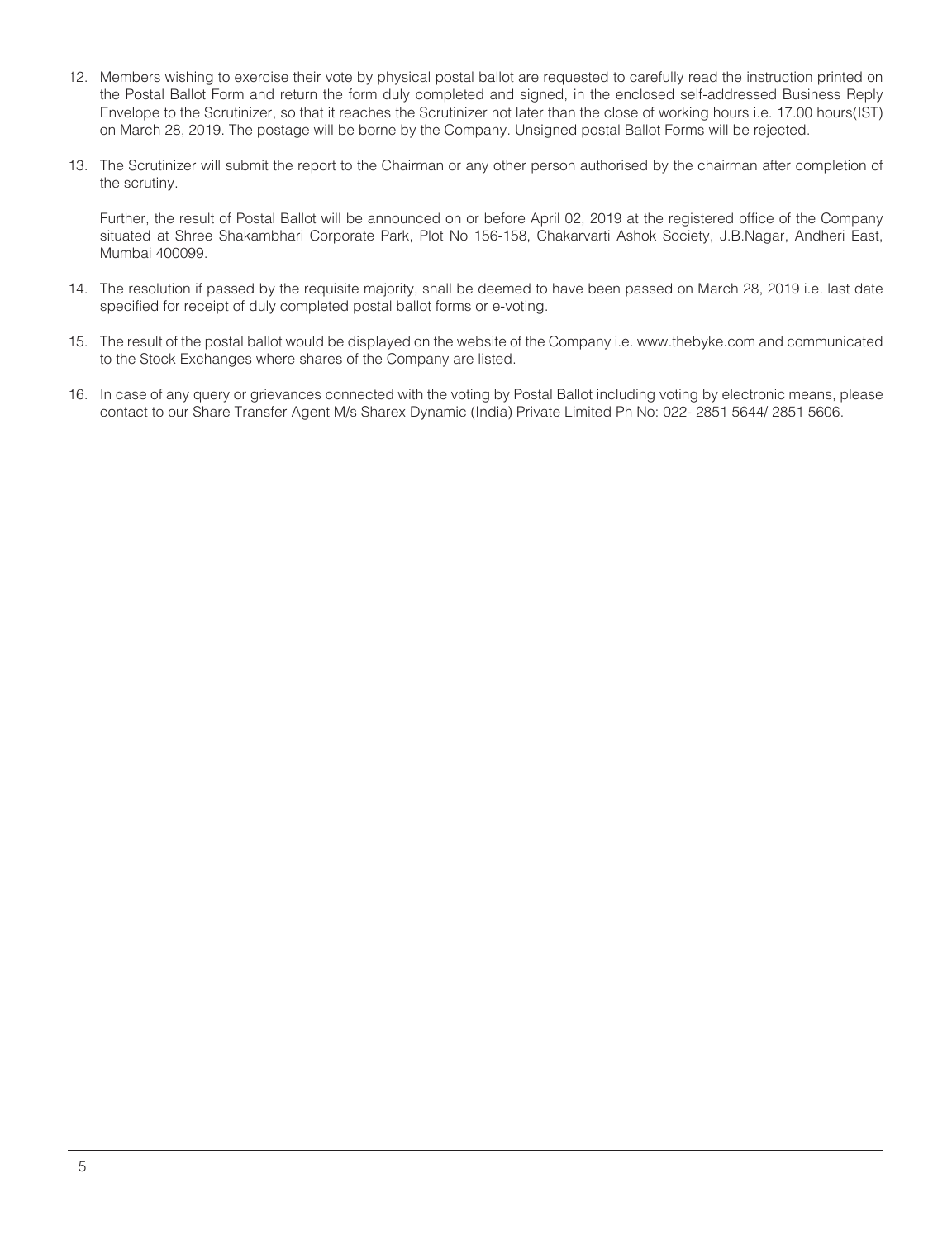### **EXPLANATORY STATEMENTS:**

## **ITEM NO.1**

As per Regulation 17(1A) of the SEBI (Listing Obligations and Disclosure Requirements) Regulations, 2015 (hereinafter referred to as 'Listing Regulations') as amended vide SEBI (Listing Obligations and Disclosure Requirements) (Amendment) Regulations, 2018, with effect from 1st April, 2019, no listed Company shall appoint or continue the Directorship of a Non-Executive Director who has attained the age of 75 years, unless a special resolution is passed to that effect and justification thereof is indicated in the explanatory statement annexed to the Notice for such appointment.

The Board of Directors is of the opinion that Mr. Ramesh Vohra (DIN: 03502651) is a person of integrity; possess relevant expertise and vast experience. His association as non-executive Independent Director will be beneficial and in the best interest of the Company. In line with the provisions of SEBI (Listing Obligations and Disclosure Requirements) Regulations (Amendment), 2018 read with SEBI (Listing Obligations and Disclosure Requirements) Regulations, 2015, your Directors recommend his continued association beyond April 1, 2019 and until expiry of his term. The brief resume of said Director, nature of their expertise in functional areas, disclosure of relationships between Directors, Directorships and Memberships of Committees of the Board of Listed entities and shareholding as required under Regulation 36(3) of the SEBI (Listing Obligations and Disclosure Requirements) Regulations, 2015 as amended is set out in this Notice as Annexure A.

The Board of Directors accordingly recommends the Special Resolution as mentioned for approval of the Members of the Company.

Mr. Ramesh Vohra may be deemed to be interested, financially or otherwise, in the resolutions as set out in the Notice with regard to continuance of his Directorship. None of the other Directors and Key Managerial Personnel of the Company, or their relatives are in any way concerned or interested, financially or otherwise in the proposed special resolution, except to the extent of their shareholding in the Company.

# **ITEM NO. 2**

The Members of the Company on September 18, 2017, appointed Mr. Dinesh Kumar Goyal (DIN-02576453) as Independent Director of the Company for a term of two years commencing from February 13, 2017. As per Section 149(10) of the Act, an Independent Director shall be eligible for reappointment for another term of upto five consecutive years with approval of shareholders obtained by way of passing a Special Resolution by the Company.

Mr. Dinesh Kumar Goyal being eligible has given consent for such re-appointment as an Independent Director of the Company.

Mr. Dinesh Kumar Goyal is a person of high repute and integrity. He belonged to 1981 batch of the Indian Administrative Service. Prior to IAS, he was a Scientist for six years in Department of Atomic Energy, Govt. of India. He has administrative experience of 32 years as a District Magistrate and Collector, and as the Head of various departments like Agriculture commodities procurement, Computers, Election, Employment, Energy, Finance, Investment, Industries, Labour, Mines, Plan, Public Works, Sports, Tourism, Town planning, Youth Affairs, etc. In the opinion of the Board, he fulfils the conditions for re-appointment as an Independent Director as specified in the Act and The Listing Regulations. The Board considers that his continued association as an Independent Director of the Company would be of immense benefit to the Company and stakeholders.

Except Mr. Dinesh Kumar Goyal, being an appointee, none of the Directors, Key Managerial Personnel of Company or their relatives are concerned or interested, financially or otherwise in the proposed special resolution, except to the extent of their shareholding in the Company.

> **By order of the Board of Directors The Byke Hospitality Limited**

> > **Sd/- (Ankita Sharma) Company Secretary**

**Place : Mumbai Date : February 13, 2019**